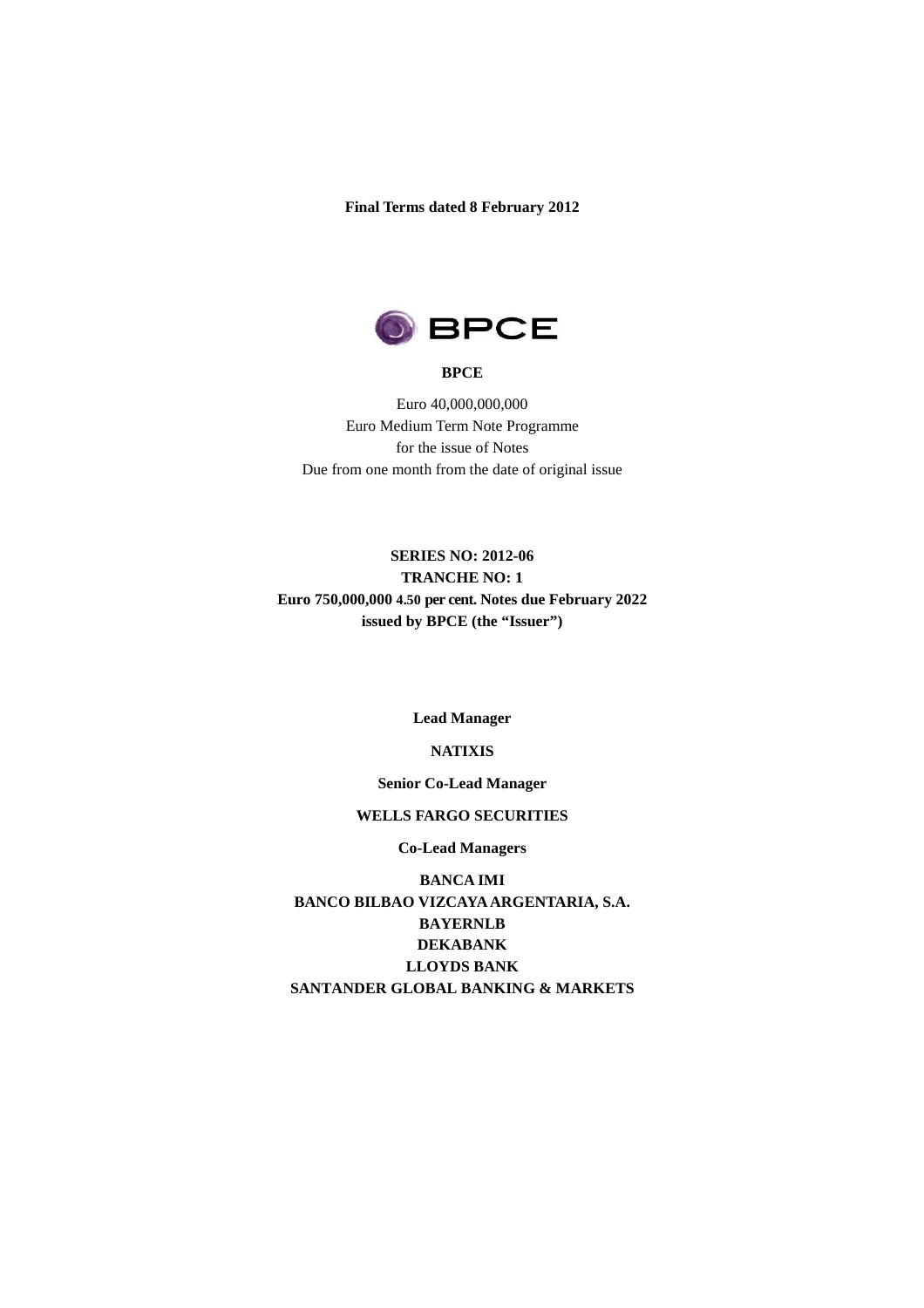## **PART A – CONTRACTUAL TERMS**

Terms used herein shall be deemed to be defined as such for the purposes of the Conditions (the "**Conditions**") set forth in the Base Prospectus dated 17 November 2011 which received visa n°11-536 from the *Autorité des marchés financiers* (the "**AMF**") on 17 November 2011 and the Base Prospectus Supplement dated 25 January 2012, which received visa n° 12-033 from the AMF on 25 January 2012, which together constitute a base prospectus for the purposes of the Prospectus Directive (Directive 2003/71/EC) (the "**Prospectus Directive**") as amended (which includes the amendments made by Directive 2010/73/EU (the "**2010 PD Amending Prospectus Directive**") to the extent that such amendments have been implemented in a Member State of the European Economic Area).

This document constitutes the Final Terms of the Notes described herein for the purposes of Article 5.4 of the Prospectus Directive and must be read in conjunction with such Base Prospectus as so supplemented. Full information on the Issuer and the offer of the Notes is only available on the basis of the combination of these Final Terms and the Base Prospectus as so supplemented. The Base Prospectus and the Base Prospectus Supplement are available for viewing at the office of the Fiscal Agent or each of the Paying Agents and on the website of the AMF (www.amf-france.org) and copies may be obtained from BPCE, 50 avenue Pierre Mendès-France, 75013 Paris, France.

| $\mathbf{1}$            | Issuer:                                                   |                                                                          | <b>BPCE</b>                                                                                                                       |  |
|-------------------------|-----------------------------------------------------------|--------------------------------------------------------------------------|-----------------------------------------------------------------------------------------------------------------------------------|--|
| $\overline{2}$          | (i)                                                       | Series Number:                                                           | 2012-06                                                                                                                           |  |
|                         | (ii)                                                      | Tranche Number:                                                          | $\mathbf{1}$                                                                                                                      |  |
| 3                       |                                                           | Specified Currency or Currencies:                                        | Euro                                                                                                                              |  |
| $\overline{\mathbf{4}}$ | Aggregate Nominal Amount of Notes admitted to<br>trading: |                                                                          |                                                                                                                                   |  |
|                         | (i)                                                       | Series:                                                                  | Euro 750,000,000                                                                                                                  |  |
|                         | (ii)                                                      | Tranche:                                                                 | Euro 750,000,000                                                                                                                  |  |
| 5                       | <b>Issue Price:</b>                                       |                                                                          | 99.755 per cent. of the Aggregate Nominal<br>Amount                                                                               |  |
| 6                       |                                                           | Specified Denomination(s):                                               | Euro 100,000                                                                                                                      |  |
| 7                       | (i)                                                       | <b>Issue Date:</b>                                                       | 10 February 2012                                                                                                                  |  |
|                         | (ii)                                                      | <b>Interest Commencement Date:</b>                                       | 10 February 2012                                                                                                                  |  |
| 8                       |                                                           | <b>Interest Basis:</b>                                                   | 4.50 per cent. Fixed Rate<br>(further particulars specified below)                                                                |  |
| 9                       |                                                           | <b>Maturity Date:</b>                                                    | 10 February 2022                                                                                                                  |  |
| 10                      | Redemption/Payment Basis:                                 |                                                                          | Redemption at par                                                                                                                 |  |
| 11                      | Change of Interest or Redemption/Payment Basis:           |                                                                          | Not Applicable                                                                                                                    |  |
| 12                      | Put/Call Options:                                         |                                                                          | Not Applicable                                                                                                                    |  |
| 13                      | (i)                                                       | <b>Status of the Notes:</b>                                              | <b>Unsubordinated Notes</b>                                                                                                       |  |
|                         | (ii)                                                      | Dates of the corporate authorisations for<br>issuance of Notes obtained: | Decision of the <i>Directoire</i> of the Issuer<br>dated 27 June 2011 and of Mr. Roland<br>Charbonnel, Director Group Funding and |  |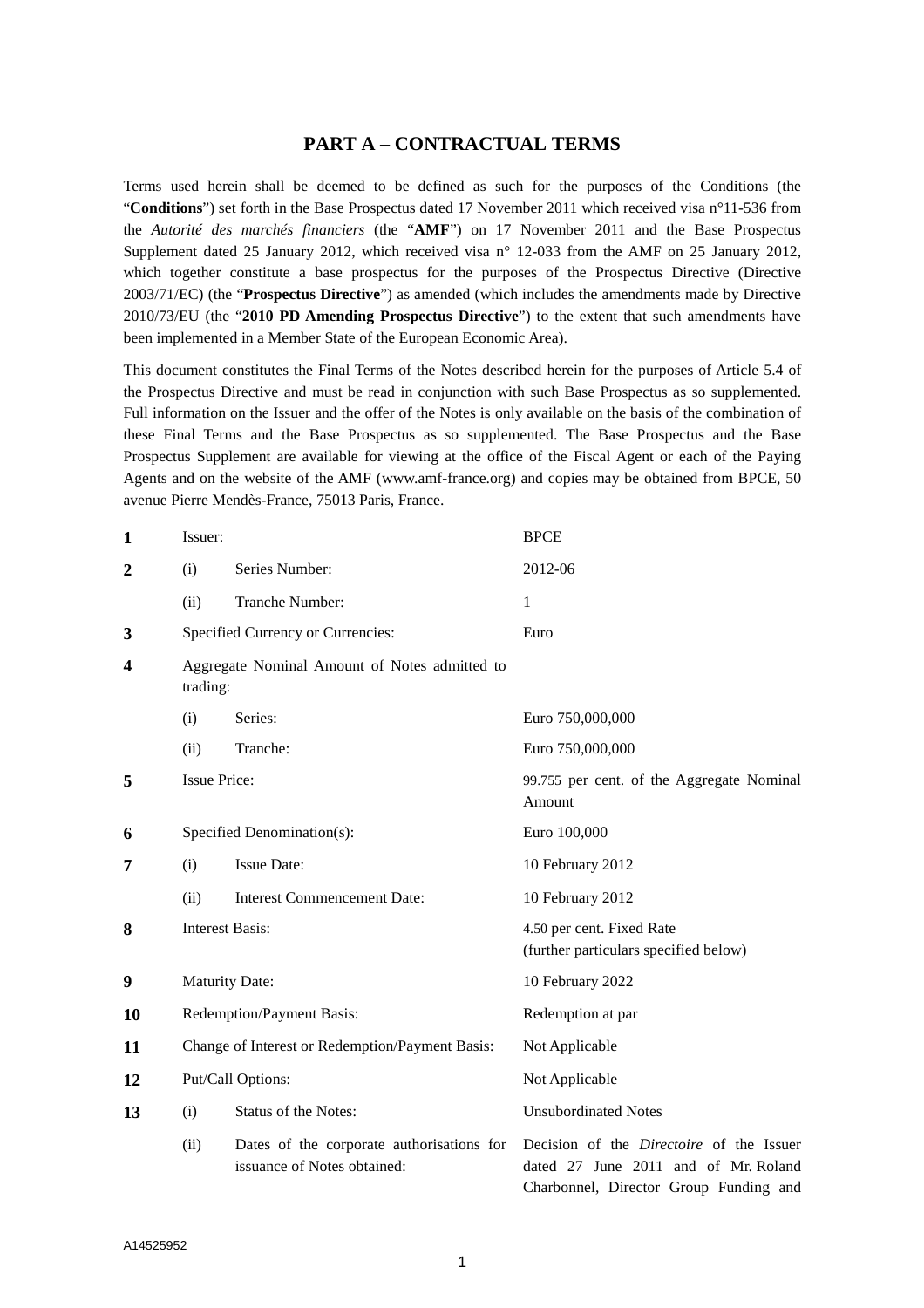Investor Relations, dated 30 January 2012.

# 14 Method of distribution: Syndicated

# **PROVISIONS RELATING TO INTEREST (IF ANY) PAYABLE**

| 15 |                                       | <b>Fixed Rate Note Provisions</b>                                                                                                                                                                                                                                                                                                           | Applicable                                                      |  |  |
|----|---------------------------------------|---------------------------------------------------------------------------------------------------------------------------------------------------------------------------------------------------------------------------------------------------------------------------------------------------------------------------------------------|-----------------------------------------------------------------|--|--|
|    | (i)                                   | Rate of Interest:                                                                                                                                                                                                                                                                                                                           | 4.50 per cent. per annum payable annually in<br>arrear          |  |  |
|    | (ii)                                  | Interest Payment Date(s):                                                                                                                                                                                                                                                                                                                   | 10 February in each year commencing on<br>10 February 2013      |  |  |
|    | (iii)                                 | <b>Fixed Coupon Amount:</b>                                                                                                                                                                                                                                                                                                                 | Euro 4,500 per Euro 100,000 in Nominal<br>Amount                |  |  |
|    | (iv)                                  | Broken Amount(s):                                                                                                                                                                                                                                                                                                                           | Not Applicable                                                  |  |  |
|    | (v)                                   | Day Count Fraction (Condition $5(a)$ ):                                                                                                                                                                                                                                                                                                     | Actual/Actual ICMA                                              |  |  |
|    | (vi)                                  | <b>Determination Dates:</b>                                                                                                                                                                                                                                                                                                                 | 10 February in each year                                        |  |  |
|    | (vii)                                 | Other terms relating to the method of<br>calculating interest for Fixed Rate Notes:                                                                                                                                                                                                                                                         | Not Applicable                                                  |  |  |
| 16 |                                       | Floating Rate Note Provisions:                                                                                                                                                                                                                                                                                                              | Not Applicable                                                  |  |  |
| 17 |                                       | Zero Coupon Note Provisions:                                                                                                                                                                                                                                                                                                                | Not Applicable                                                  |  |  |
| 18 |                                       | Index-Linked Interest Note/other variable-linked<br>interest Note Provisions:                                                                                                                                                                                                                                                               | Not Applicable                                                  |  |  |
| 19 |                                       | Dual Currency Note Provisions:                                                                                                                                                                                                                                                                                                              | Not Applicable                                                  |  |  |
|    |                                       | PROVISIONS RELATING TO REDEMPTION                                                                                                                                                                                                                                                                                                           |                                                                 |  |  |
| 20 | Call Option:                          |                                                                                                                                                                                                                                                                                                                                             | Not Applicable                                                  |  |  |
| 21 | Put Option:                           |                                                                                                                                                                                                                                                                                                                                             | Not Applicable                                                  |  |  |
| 22 | Final Redemption Amount of each Note: |                                                                                                                                                                                                                                                                                                                                             | Euro 100,000 per Note of Euro 100,000<br>Specified Denomination |  |  |
| 23 |                                       | Early Redemption Amount                                                                                                                                                                                                                                                                                                                     |                                                                 |  |  |
|    | (i)                                   | Early Redemption Amount(s) of each Note<br>payable on redemption for taxation reasons<br>(Condition 6(f)), for illegality (Condition<br>$6(j)$ ) or on event of default (Condition 9) or<br>other early redemption and/or the method<br>of calculating the same (if required or if<br>different from that set<br>out in the<br>Conditions): | As set out in the Conditions                                    |  |  |
|    | (ii)                                  | Redemption for taxation reasons permitted<br>on days others than Interest Payment Dates<br>(Condition $6(f)$ ):                                                                                                                                                                                                                             | Yes                                                             |  |  |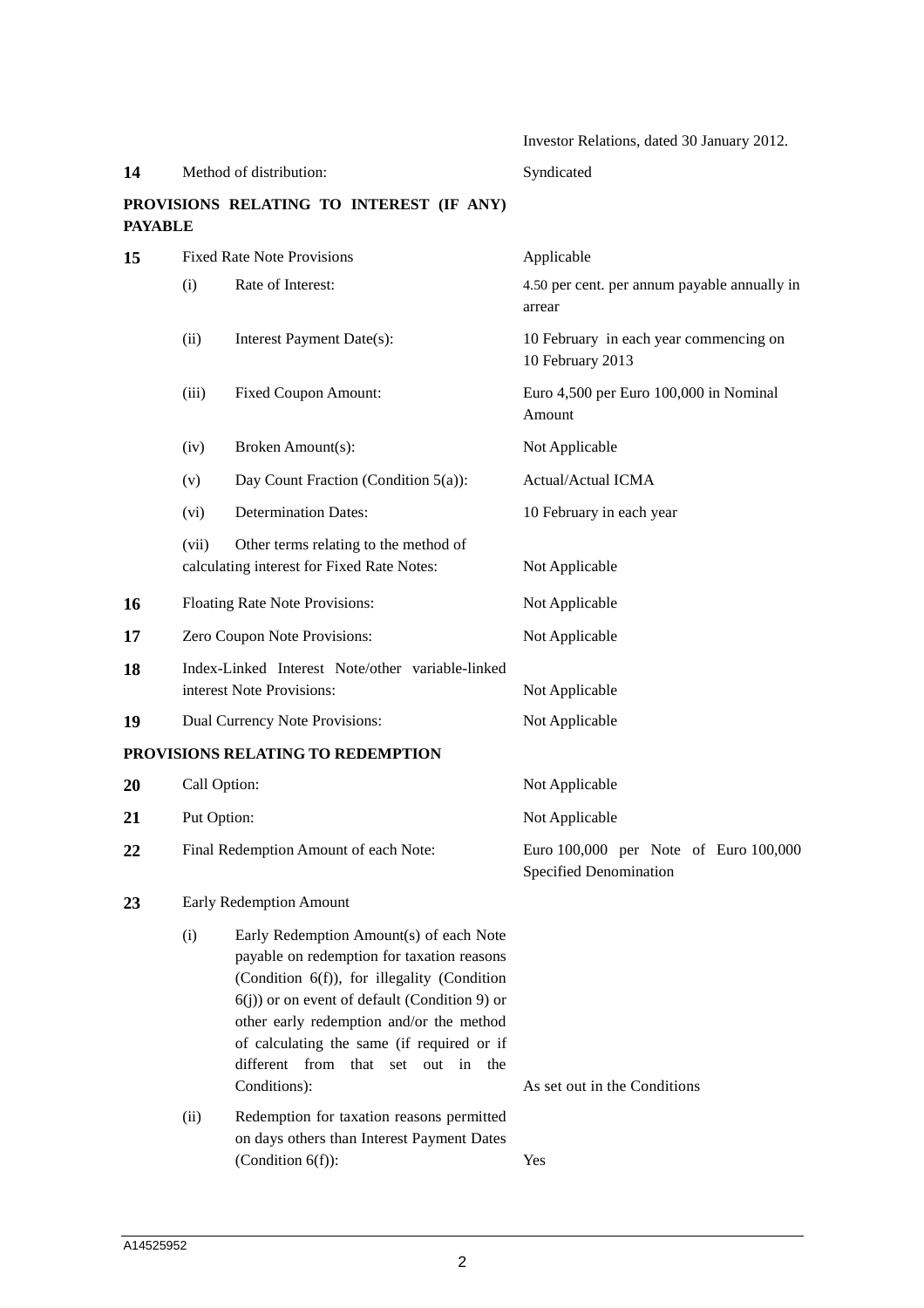| (iii) | Unmatured Coupons to become void upon |  |                                        |  |  |
|-------|---------------------------------------|--|----------------------------------------|--|--|
|       |                                       |  | early redemption (Materialised Bearer) |  |  |
|       | Notes only) (Condition $7(f)$ ):      |  | Not Applicable                         |  |  |

# **GENERAL PROVISIONS APPLICABLE TO THE NOTES**

| 24 |          | Form of Notes:                                                                                                                                                                              | <b>Dematerialised Notes</b>                                                                                                                                                                                                      |
|----|----------|---------------------------------------------------------------------------------------------------------------------------------------------------------------------------------------------|----------------------------------------------------------------------------------------------------------------------------------------------------------------------------------------------------------------------------------|
|    | (i)      | Form of Dematerialised Notes:                                                                                                                                                               | Bearer form (au porteur)                                                                                                                                                                                                         |
|    | (ii)     | <b>Registration Agent:</b>                                                                                                                                                                  | Not Applicable                                                                                                                                                                                                                   |
|    | (iii)    | Temporary Global Certificate:                                                                                                                                                               | Not Applicable                                                                                                                                                                                                                   |
|    | (iv)     | Applicable TEFRA exemption:                                                                                                                                                                 | Not Applicable                                                                                                                                                                                                                   |
| 25 |          | Financial Centre(s) or other special provisions<br>relating to Payment Dates:                                                                                                               | <b>TARGET</b>                                                                                                                                                                                                                    |
| 26 |          | Talons for future Coupons or Receipts to be<br>attached to Definitive Notes (and dates on which<br>such Talons mature):                                                                     | Not Applicable                                                                                                                                                                                                                   |
| 27 |          | Details relating to Partly Paid Notes: amount of<br>each payment comprising the Issue Price and date<br>on which each payment is to be made and<br>consequences (if any) of failure to pay: | Not Applicable                                                                                                                                                                                                                   |
| 28 | be made: | Details relating to Instalment Notes: amount of<br>each instalment, date on which each payment is to                                                                                        | Not Applicable                                                                                                                                                                                                                   |
| 29 |          | Redenomination,<br>renominalisation<br>and<br>reconventioning provisions:                                                                                                                   | Not Applicable                                                                                                                                                                                                                   |
| 30 |          | Consolidation provisions:                                                                                                                                                                   | Not Applicable                                                                                                                                                                                                                   |
| 31 | Masse:   |                                                                                                                                                                                             | Applicable                                                                                                                                                                                                                       |
|    |          |                                                                                                                                                                                             | The initial Representative will be:<br><b>BNP Paribas Securities Services</b><br>Global Corporate Trust<br>Les Grands Moulins de Pantin<br>9, rue du Débarcadère<br>93500 Pantin<br>France<br>represented by Mr. Sylvain Thomazo |
|    |          |                                                                                                                                                                                             | The alternate Representative will be:                                                                                                                                                                                            |
|    |          |                                                                                                                                                                                             | Sandrine d'Haussy<br>69, avenue Gambetta<br>94100 Saint Maur des Fosses<br>France                                                                                                                                                |
| 32 |          | Other final terms:                                                                                                                                                                          | Not Applicable                                                                                                                                                                                                                   |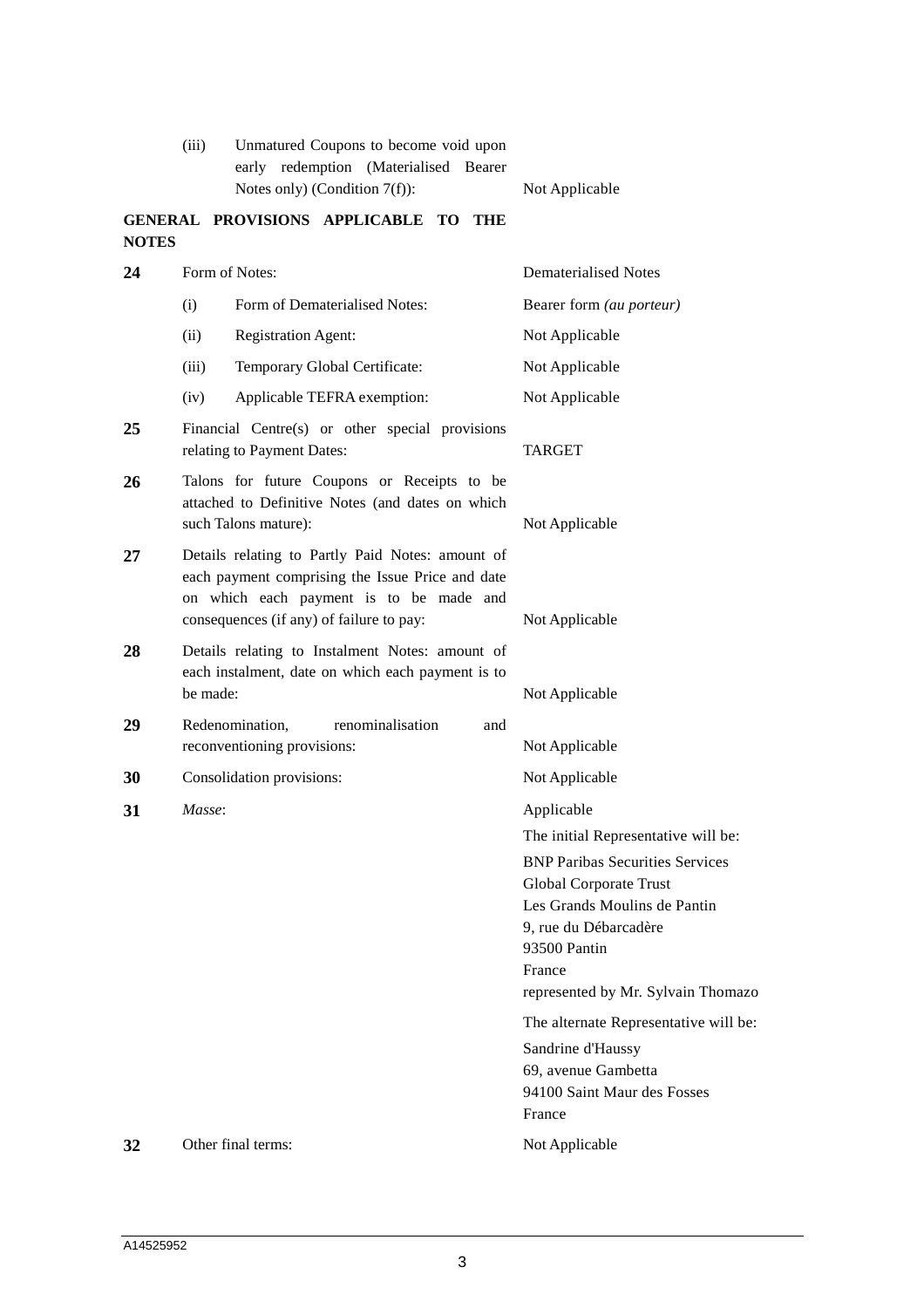#### **DISTRIBUTION**

| 33 | (i)   | If syndicated, names of Managers:              | <b>Lead Manager</b><br><b>NATIXIS</b>        |  |  |
|----|-------|------------------------------------------------|----------------------------------------------|--|--|
|    |       |                                                | <b>Senior Co-Lead Manager</b>                |  |  |
|    |       |                                                | Wells Fargo Securities International Limited |  |  |
|    |       |                                                | <b>Co-Lead Managers</b>                      |  |  |
|    |       |                                                | Banca IMI S.p.A.                             |  |  |
|    |       |                                                | Banco Bilbao Vizcaya Argentaria, S.A.        |  |  |
|    |       |                                                | Banco Santander, S.A.                        |  |  |
|    |       |                                                | Bayerische Landesbank                        |  |  |
|    |       |                                                | DekaBank Deutsche Girozentrale               |  |  |
|    |       |                                                | Lloyds TSB Bank plc                          |  |  |
|    | (ii)  | Stabilising Manager(s) (if any):               | Not Applicable                               |  |  |
|    | (iii) | Date of Subscription Agreement:                | 8 February 2012                              |  |  |
| 34 |       | If non-syndicated, name and address of Dealer: | Not Applicable                               |  |  |
|    |       |                                                |                                              |  |  |

**35** Additional selling restrictions: **Italy**

The offering of the Notes has not been registered with the *Commissione Nazionale per le Società e la Borsa* ("**CONSOB**") pursuant to Italian securities legislation and, accordingly, each Manager has represented and agreed that it has not offered, sold or distributed, and will not offer, sell or distribute any Notes or any copy of the Base Prospectus or any other offer document in the Republic of Italy ("**Italy**") except:

(a) to qualified investors (*investitori qualificati*), pursuant to Article 100 of Legislative Decree no. 58 of 24 February 1998 (the "**Consolidated Financial Services Act**") and Article 34-*ter*, paragraph 1, letter (b) of CONSOB regulation No. 11971 of 14 May 1999 (the "**CONSOB Regulation**"), all as amended; or

(b) in any other circumstances where an express exemption from compliance with the restrictions on offers to the public applies, as provided under Article 100 of the Consolidated Financial Services Act and Article 34 *ter* of the CONSOB Regulation.

Moreover, and subject to the foregoing, any offer, sale or delivery of the Notes or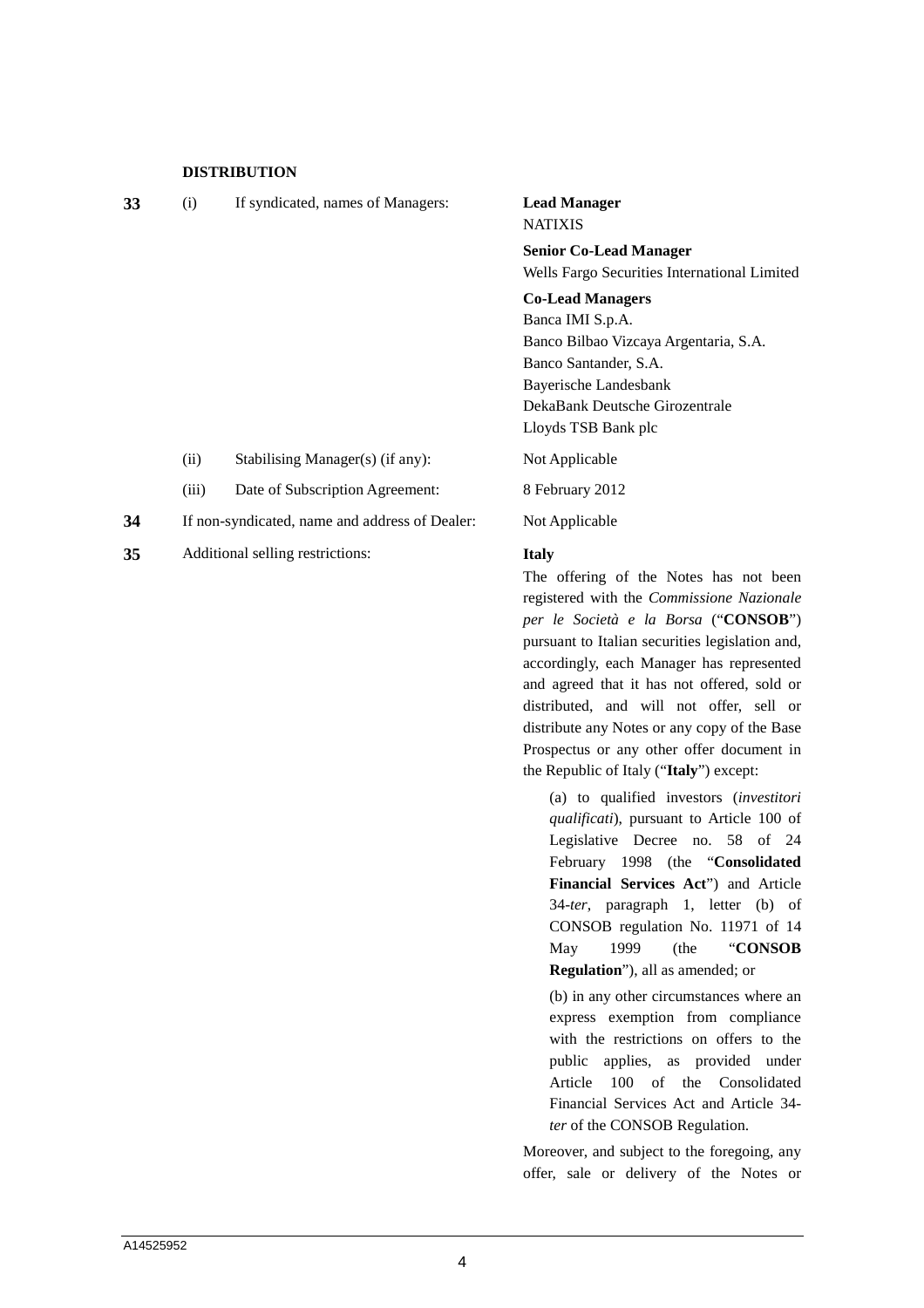distribution of copies of the Base Prospectus or any other document relating to the Notes in Italy under (a) or (b) above must be:

(i) made by an investment firm, bank or financial intermediary permitted to conduct such activities in Italy in accordance with the Consolidated Financial Services Act, Legislative Decree No. 385 of 1 September 1993 (the "**Banking Act**"), CONSOB Regulation No. 16190 of 29 October 2007, all as amended;

(ii) in compliance with Article 129 of the Banking Act and the implementing guidelines, pursuant to which the Bank of Italy may request information on the offering or issue of securities in Italy; and

(iii) in compliance with any securities, tax, exchange control and any other applicable laws and regulations, including any limitation or requirement which may be imposed from time to time, inter alia, by CONSOB or the Bank of Italy.

Any investor purchasing the Notes in this offering is solely responsible for ensuring that any offer or resale of the Notes it purchased in this offering occurs in compliance with applicable laws and regulations.

The Base Prospectus and the information contained therein are intended only for the use of its recipient and are not to be distributed to any third-party resident or located in Italy for any reason. No person resident or located in Italy other than the original recipients of the Base Prospectus may rely on it or its contents.

**36** Commission and concession: 0.38 per cent. of the Aggregate Nominal

## **GENERAL**

**37** The aggregate principal amount of Notes issued has been translated into Euro at the rate of **[●]** producing a sum of: Not Applicable

Amount

5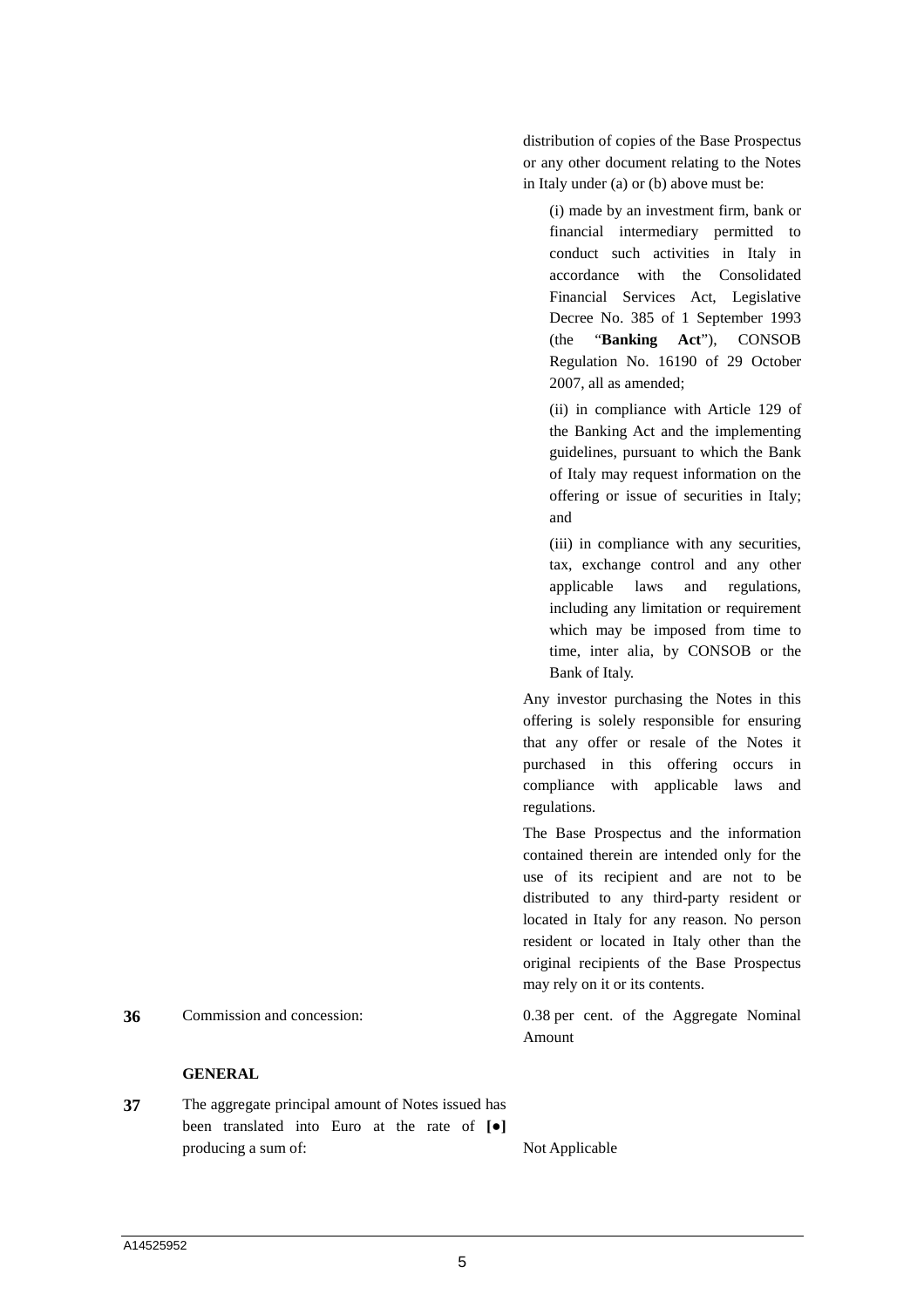## **PURPOSE OF FINAL TERMS**

These Final Terms comprise the final terms required for issue and admission to trading on Euronext Paris of the Notes described herein pursuant to the Euro 40,000,000,000 Euro Medium Term Note Programme of BPCE.

# **RESPONSIBILITY**

The Issuer accepts responsibility for the information contained in these Final Terms.

Signed on behalf of BPCE

Duly represented by:

Roland CHARBONNEL, Director Group Funding and Investor Relations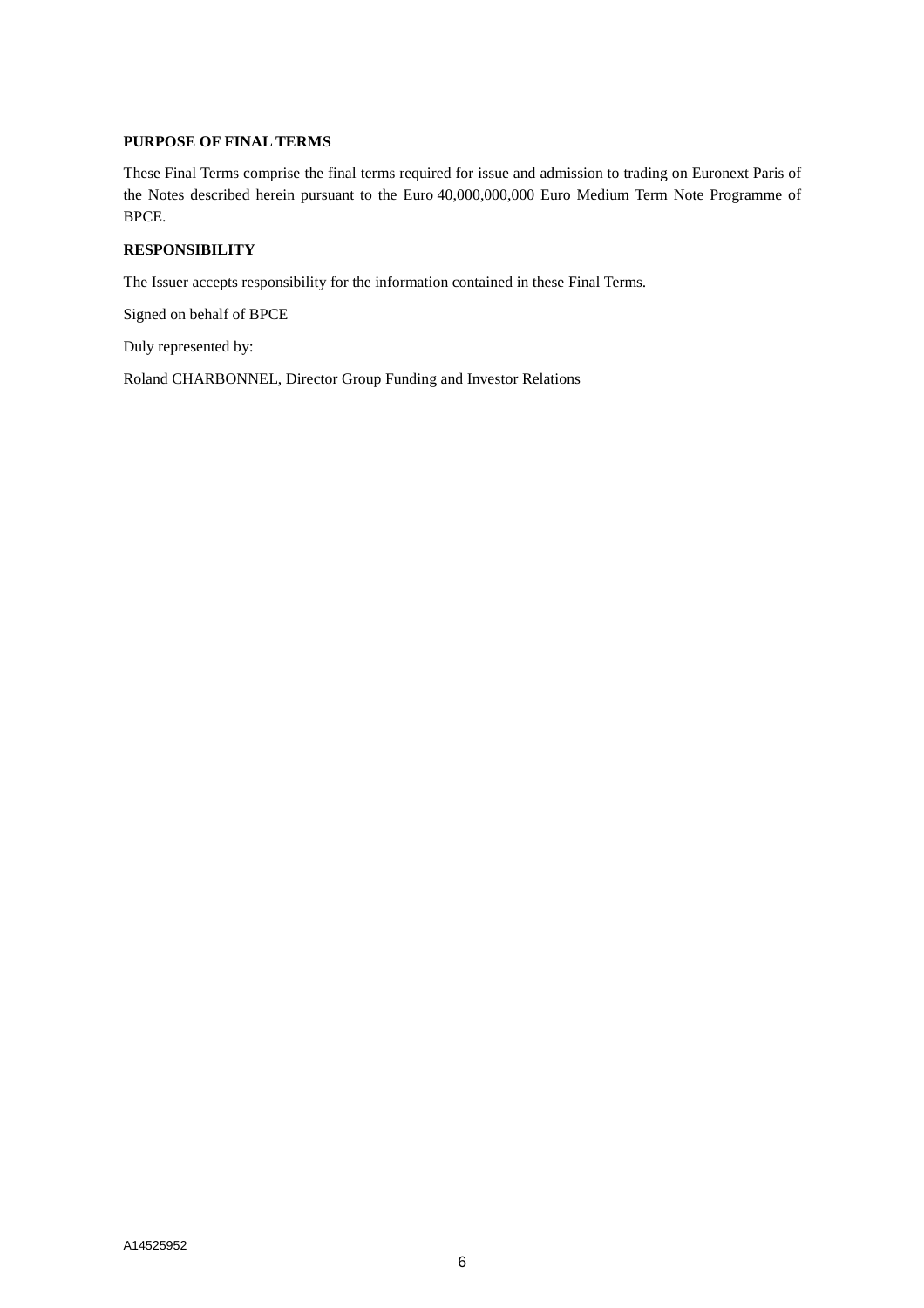# **PART B – OTHER INFORMATION**

### **1 RISK FACTORS**

Not Applicable

## **2 LISTING AND ADMISSION TO TRADING**

| (i)   | Listing:                                                       | <b>Euronext Paris</b>                                                                                                                                         |
|-------|----------------------------------------------------------------|---------------------------------------------------------------------------------------------------------------------------------------------------------------|
| (ii)  | Admission to trading:                                          | Application has been made by the Issuer (or on its<br>behalf) for the Notes to be admitted to trading on<br>Euronext Paris with effect from 10 February 2012. |
| (iii) | Estimate of total expenses related<br>to admission to trading: | Euro 12,000                                                                                                                                                   |

## **3 RATINGS**

Ratings: The Notes to be issued are expected to be rated:

S&P: A

Moody's: Aa3

Fitch: A+

Each of S&P, Moody's and Fitch is established in the European Union and is registered under Regulation (EC) No 1060/2009 ("**CRA Regulation**") as amended by Regulation (EU) No 513/2011.

As such, each of S&P, Moody's and Fitch is included in the list of credit rating agencies published by the European Securities and Markets Authority on its website in accordance with the CRA Regulation.

#### **4 NOTIFICATION**

Not Applicable

## **5 INTERESTS OF NATURAL AND LEGAL PERSONS INVOLVED IN THE ISSUE**

So far as the Issuer is aware, no person involved in the offer of the Notes has an interest material to the offer.

# **6 OPERATIONAL INFORMATION**

| <b>ISIN</b> Code: |                     |                         |           | FR0011197409 |
|-------------------|---------------------|-------------------------|-----------|--------------|
|                   | Common Code:        |                         | 074224326 |              |
|                   | Depositaries:       |                         |           |              |
| (i)               | Central Depositary: | Euroclear France to act | - as      | Yes          |
| (ii)              | Common              | Depositary              | for       |              |